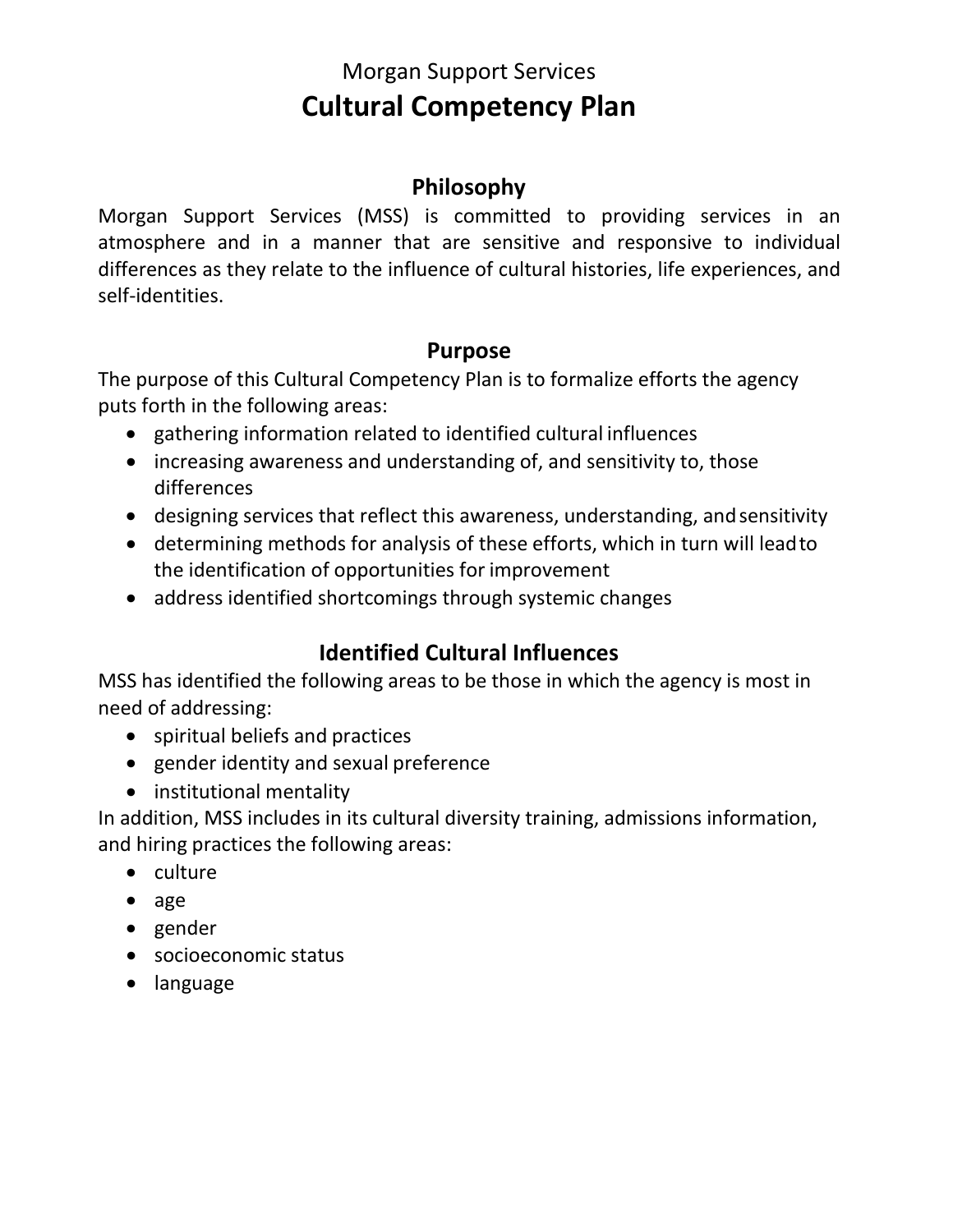# **Areas of Impact**

#### Intake/Assessment

MSS will strive to be sure that people who are considering our agency to meet their habilitative needs:

- are aware of our agency's commitment to cultural sensitivity.
- are comfortable in providing us with whatever information they deem important regarding their cultural influences and needs.
- are able to ask questions regarding how their particular needs will be addressed.

MSS does not take into consideration race, creed, color, sex, religion, national original, citizenship, age, veteran status, sexual orientation, or gender identity when determining whether a person is eligible for services. Disability is only taken into consideration in terms of whether we have the expertise and resources to provide safe and meaningful habilitative services to the person. Information regarding other service providers is made available in the event that MSS is unable to provide services to a person based on lack of expertise and/or resources.

#### Hiring

MSS will insure that people who are being considered for employment with our agency:

- understand and can commit to our philosophy of cultural competency.
- upon hire, are educated about the contents of this plan
- receive ongoing education and coaching in all relevant areas of cultural competency
- experience a work environment that is respectful of and accommodating to cultural diversity

As stated in Human Resources Policy 4.1, MSS shall provide equal opportunity employment to all employees and applicants, without regard to race, creed, color, sex, religion, national origin, citizenship, veteran status, disability, gender identity, sexual orientation and any other protected categories. This policy relates to all employment decisions, including those in connection with recruitment, hiring, training, promotion, compensation, benefits, termination, and all other terms and conditions of employment. Age is taken into consideration in that staff must be at least 18 years of age according to the agency's contract to provide services.

#### Services

MSS will place a priority on insuring that cultural differences do not exclude anyone's access to, comfort with, or participation in agency activities.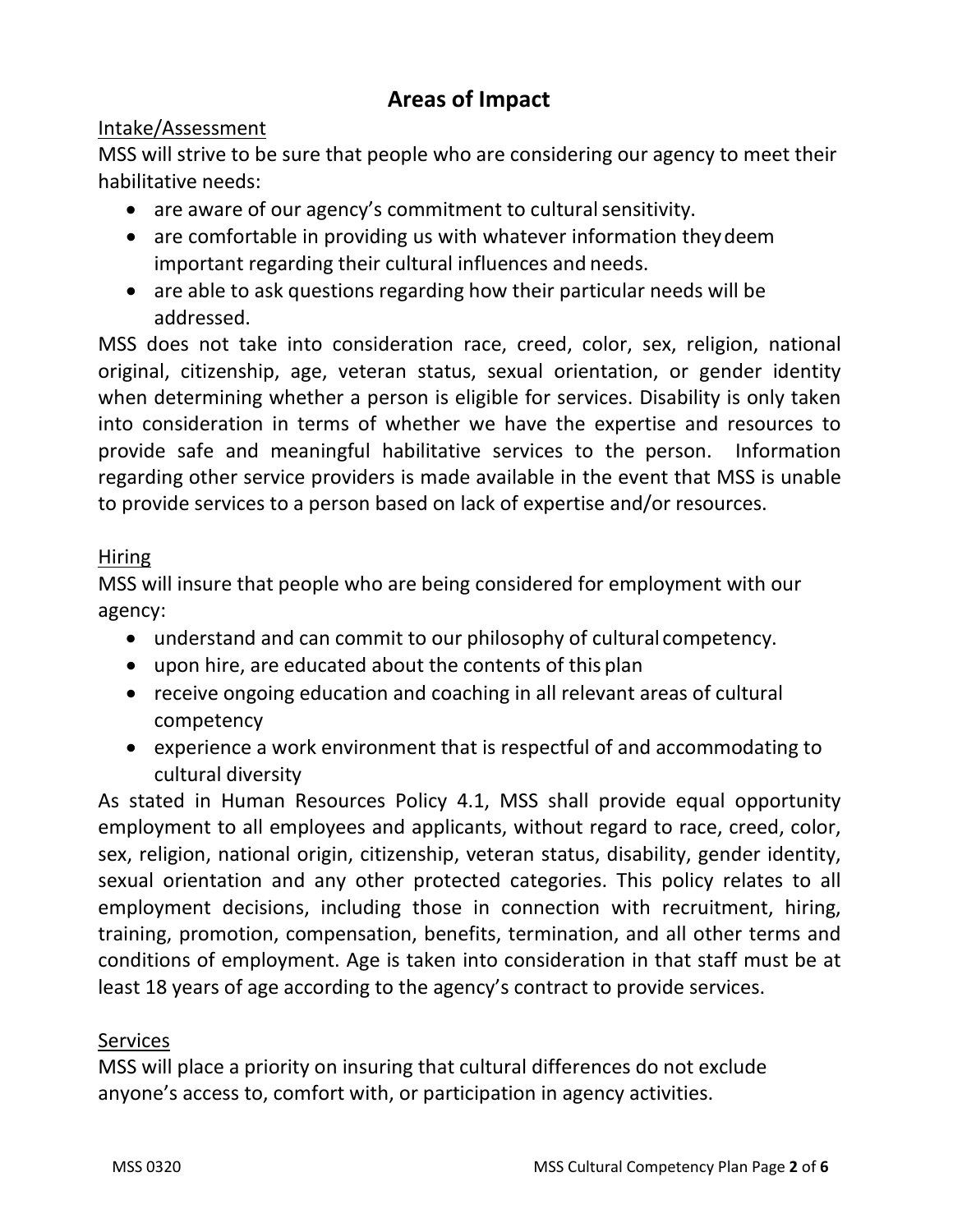### **Demographic Information**

#### The following demographic information is observed for our primary service area:



\*2019 data estimates for Guilford County, NC [\(https://www.census.gov/quickfacts/guilfordcountynorthcarolina\)](https://www.census.gov/quickfacts/guilfordcountynorthcarolina)



\*2019 data for Guilford County, NC [\(https://www.census.gov/quickfacts/guilfordcountynorthcarolina\)](https://www.census.gov/quickfacts/guilfordcountynorthcarolina)



We neither employ nor support anyone under the age of 18.

\*County Age data 2018 [\(https://datausa.io/profile/geo/guilford-county](http://en.wikipedia.org/wiki/Guilford_County%2C_North_Carolina)[nc#:~:text=Native%2Dborn%20citizens%2C%20with%20a,County%2C%20NC%20residents%20was%2038.\)](http://en.wikipedia.org/wiki/Guilford_County%2C_North_Carolina)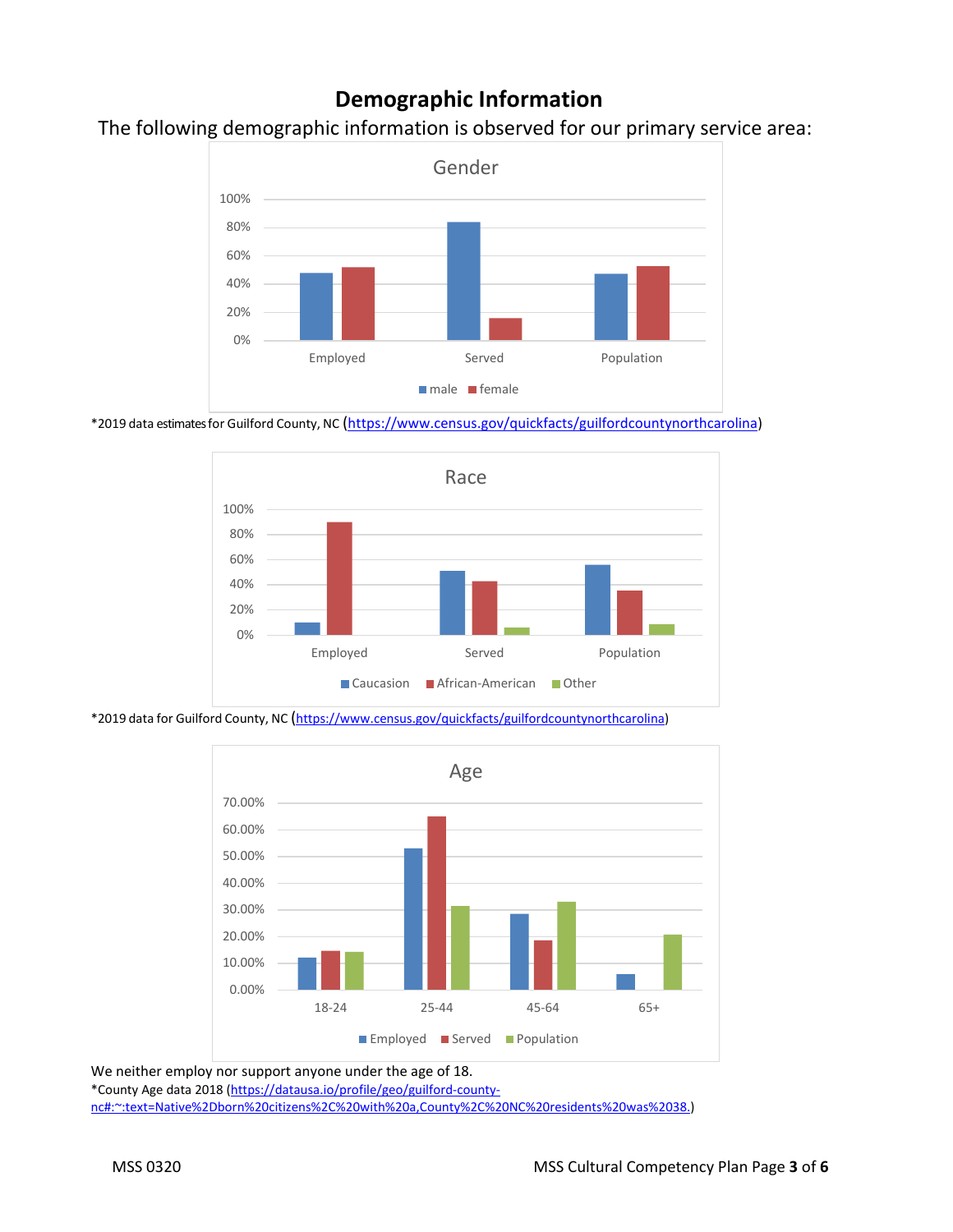Language: All of our staff use English as their primary language. One of our staff persons is certified as an ASL interpreter. Other staff are learning basic sign language skills. Of those people we support who communicate through speech, all of them use English as their primary language. Three people we support communicate through ASL. One person MSS supports uses a communication device.

#### Spiritual Beliefs and Practices

MSS does not collect information regarding the spiritual beliefs and practices of the people we employ or the people we support as a matter of course. Intake information includes the following question: "What additional information do we need to have in order to best support this person?"

#### Sexual Orientation/Gender Identification

MSS does not ask questions regarding sexual orientation or gender identification on intake or during the hiring process.

#### Institutional Mentality

MSS understands that many of the people who seek services through our agency have been involved with the mental health system for many years, possibly for their entire lives. It is possible that a person with such an experience may not have the same sense of personal freedom and choice that our staff has. Passivity and dependency may limit a person's perception of his/her ability to express personal preferences, make choices, and exercise human rights.

#### Socioeconomic Status

MSS does not collect information regarding the socioeconomic status of the people we employ or the people we support.

### **Current Considerations**

#### Intake/Assessment

MSS does has not observed age, gender, or socioeconomic differences between the people employed and those supported to be an issue that would limit the quality or satisfaction with services received. Any information regarding how best the agency can support the person is shared with staff; therefore, should specific spiritual beliefs/practices or cultural considerations be identified, MSS will gather information from the person and his/her support team, perform additional research as needed, determine whether and how accommodations need to be made in the environment or agency activities, and educate staff regarding all these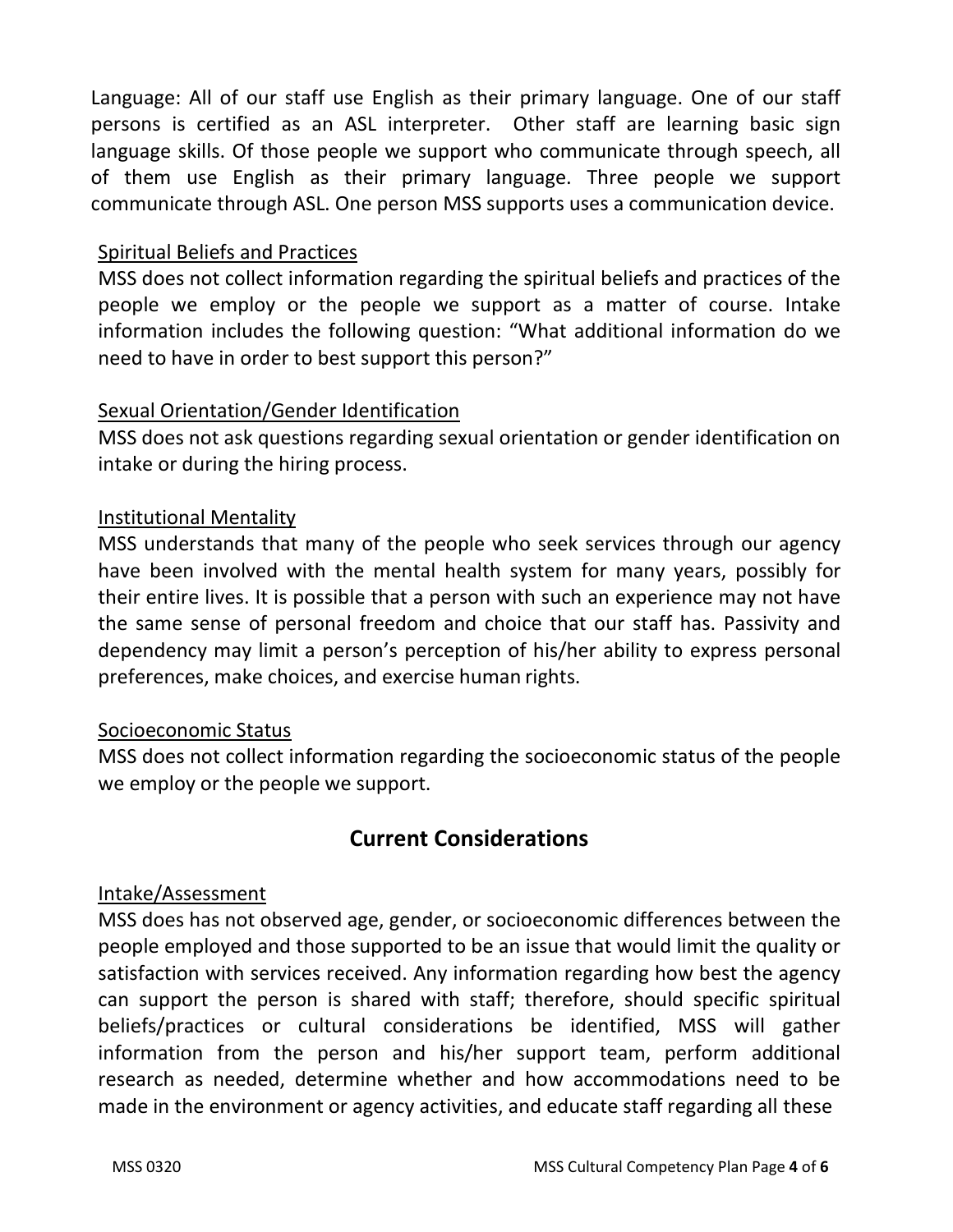aspects. If a person uses American Sign Language (ASL) or an individualized form of sign language, MSS will insure that assigned staff are able to communicate with the person as fully as possible. MSS currently employs one person who is fluent in ASL, and several other staff persons have limited fluency. Staff will strive to learn a person's individualized sign language to support communication. Many of the people the agency supports do not speak. Staff receive initial and ongoing training regarding how to determine a person's preferences, wants, and needs through behavioral observations and other means. Women supported through MSS have female staff persons assigned to or available to them at all times to assist with personal care tasks and to address other sensitive issues that may arise. Men supported through MSS have male staff persons assigned to or available to them as well. Female staff often assist men in personal care tasks, but MSS will honor requests by people supported for a specific gender of staff to provide the needed support.

#### Hiring

MSS provides cultural diversity training upon hire and addresses specific issues as they arise through modeling, coaching, and education. Emphasis in training is on helping people to understand how their own experiences, beliefs, and opinions may impact how they perform their job duties and how they treat others. Should a staff person identify his/her own specific spiritual beliefs/practices, cultural, or other considerations that may impact his or her employment, MSS will gather information needed to determine whether and how accommodations need to be made in the environment or agency activities to insure the staff person does not experience unnecessary limitations and what education might be needed to insure others are able to interact respectfully with the staff person. It is a requirement that staff members be fluent in speaking, reading, and writing in English.

#### **Services**

MSS will insure that all program participants have access to all aspects of programming regardless of any of the categories discussed in this plan, with some exceptions. When accessing community resources, it is possible that limitations for participation may be imposed by that resource. For example, MSS has supported some women in their participation in the Women's Resource Center. MSS will not knowingly develop relationships with any community resources that identify themselves as disallowing participation based on any of the other categories. MSS continually considers the fact that the people we support are likely to have